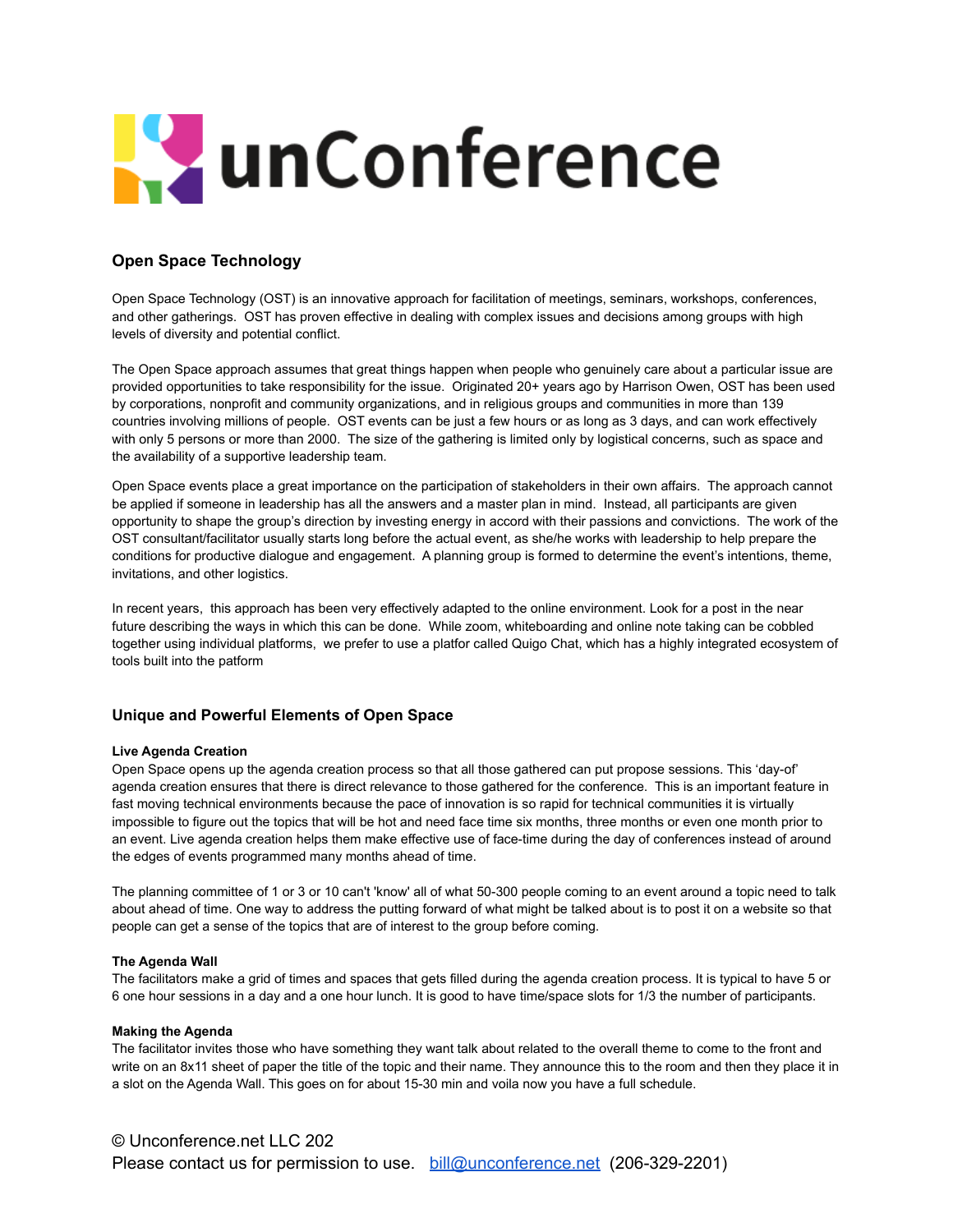#### **Navigating the Space**

Those gathered then break up and go to the sessions they want to attend throughout the day, the entire group gathers again at the end of the day.

There are a few principles and one 'law' that are outlined at the beginning of the Open Space that help govern how people navigate the shared space throughout the course of the day.

#### **The Four Principles of Open Space**

*Whoever comes are the right people.* OST is based on passion and responsibility. The people who show up in a particular working group are those who are most interested in the topic. We assume such gatherings will have more energy, creativity, and commitment than traditional meetings where people work on something that has been imposed on them. Working groups can range from a single person to several hundred, but usually consist of three to fifteen people.

*Whatever happens is the only thing that could have.* Giving way to self-organization acknowledges that predetermined agendas have limited value and that potential for creativity and engagement is increased when participants are responsible for their own experience. In OST events people are ready to take responsibility and this is why the outcome and follow-up of an OST event regularly has a higher impact on the intended change/or issue of focus than traditional approaches.

*Whenever is starts is the right time.* Although the Agenda Wall/Bulletin Board indicates time slots for working groups, this doesn't mean they start on time. They may start earlier because people can't wait to begin addressing the issues they see as critical. They may start late as a result of other more important things happening. The creative process seldom adheres to clock time.

*When it's over it's over.* Though the time slots indicate set session times participants are encouraged to 1) conclude their discussion and adjourn early if everything significant has been said, or 2) continue their discussion beyond the specified time slot if more needs to be said. In the latter case, the group needs to decide if they will continue right away or schedule a new meeting for further elaboration of their topic.

#### **The Law of Two Feet/Mobility**

The Law of Two Feet states that if you find yourself not learning or contributing at any time it is your responsibility to respectfully use your two feet to take you somewhere you are learning or contributing.

#### **The Engines of Open Space**

**Passion** – Open Space assumes if people are encouraged to work on what they are genuinely interested in, their passion and creativity will unfold. No passion, no issue.

**Responsibility –** Those who convene a session in an OST event take responsibility for 1) assigning the time and space and 2) taking care of the documentation (notes) of the working group's discussion, agreements, results and any further steps.

#### **End of the Day - Beginning of the Next**

At the end of the day everyone gathers in one place to share highlights of the day. This is also a time that can be used to evaluate the progress of a group towards goals and to set goals for the forthcoming day. Then the next morning everyone gathers and participates in adding to the agenda for the day with new ideas they have for sessions. Then the day proceeds as before, those gathered go and do the sessions that interest them...documenting them and cycling back at the end of the day.

At the end of the event or soon after, all participants should receive full documentation of the gathering including all notes submitted and contact information for all persons present, called the *Book of Proceedings.*

#### **Planning Convergence and Follow Up**

These principles outline the essentials of Open Space. Everything else done before and afterward depends on the circumstances of the client. Open Space events can stand alone or can function as part of a larger process or event. Often, Open Space events conclude with a convergence phase in which participants reflect upon and analyze all that has been